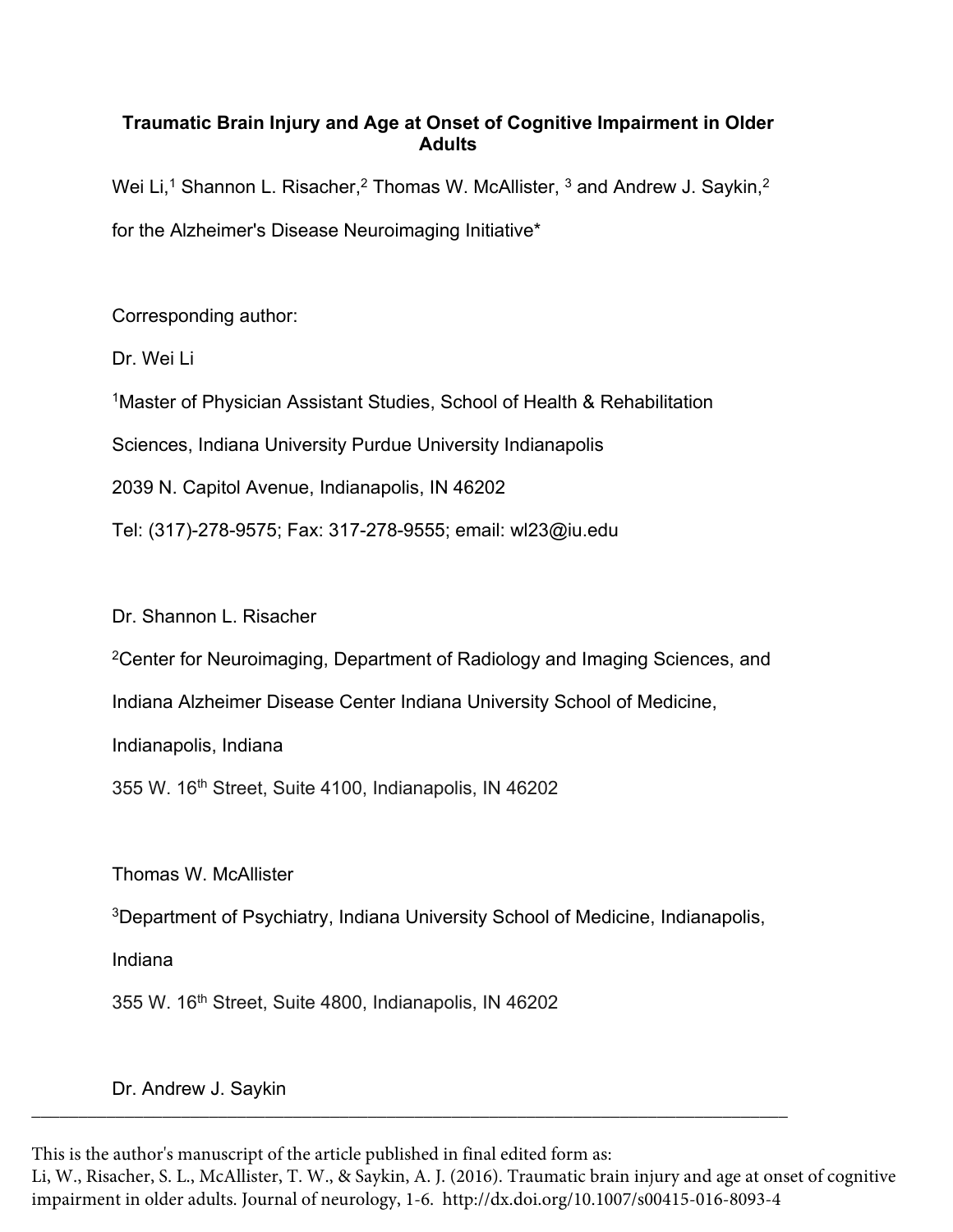2Center for Neuroimaging, Department of Radiology and Imaging Sciences, and Indiana Alzheimer Disease Center Indiana University School of Medicine, Indianapolis, Indiana

355 W. 16th Street, Suite 4100, Indianapolis, IN 46202

\*Data used in preparation of this article were obtained from the Alzheimer's Disease Neuroimaging Initiative (ADNI) database (adni.loni.usc.edu). As such, the investigators within the ADNI contributed to the design and implementation of ADNI and/or provided data but did not participate in analysis or writing of this report. A complete listing of ADNI investigators can be found at: http://adni.loni.usc.edu/wp- content/uploads/how\_to\_apply/ ADNI\_Acknowledgement\_ List.pdf

**Key Words**: Alzheimer's disease, dementia, MCI, traumatic brain injury, age at onset

# **Acknowledgments**

Data collection and sharing for this project was funded by the Alzheimer's Disease Neuroimaging Initiative (ADNI) (National Institutes of Health Grant U01 AG024904) and DOD ADNI (Department of Defense award number W81XWH-12-2-0012). Analyses in the present report were supported by NIA R01 AG19771 (to AJS), NIA K01 AG049050 (SLR), and funding from Indiana Alzheimer Disease Center (P30 AG10133).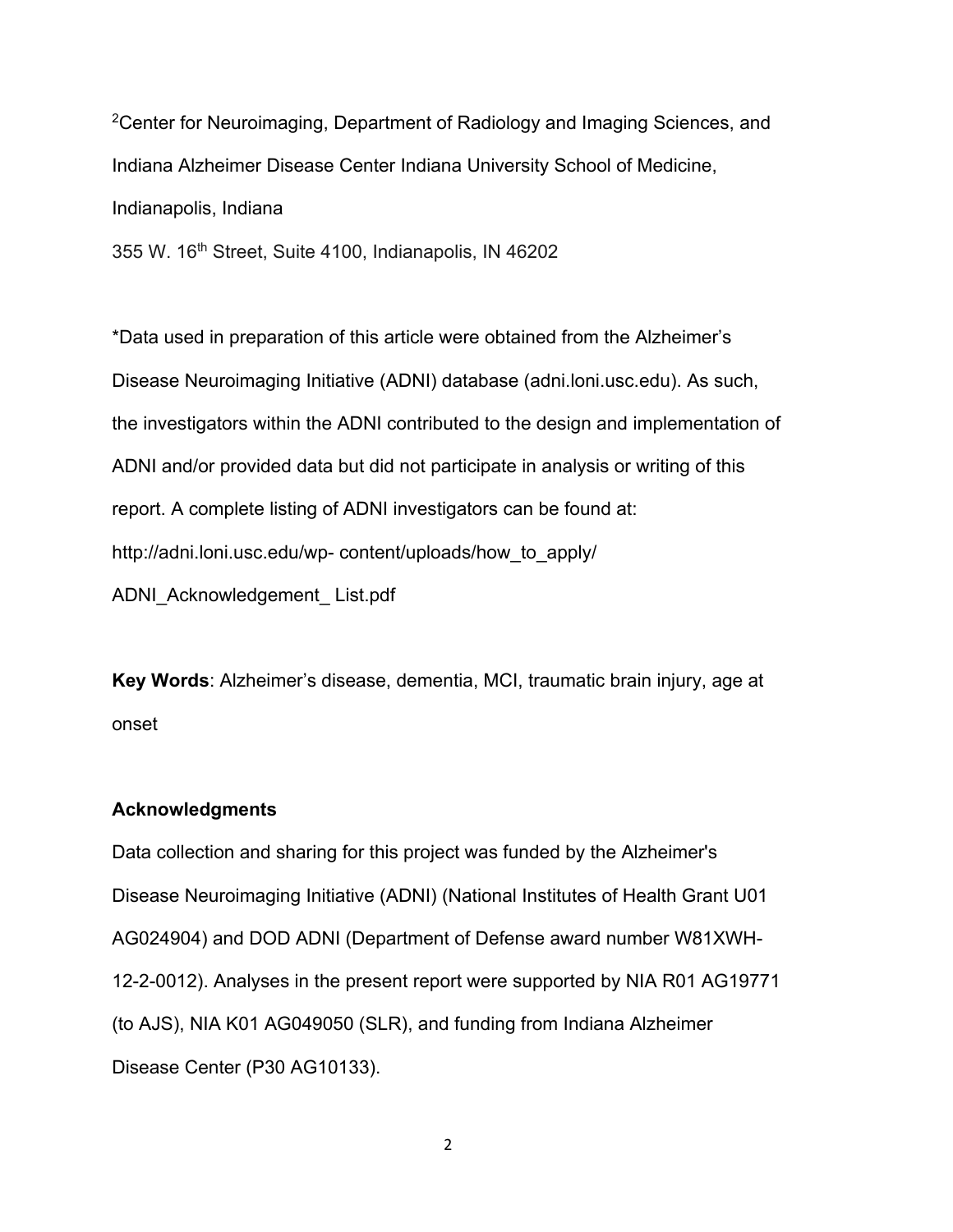## **ABSTRACT**

There is a deficiency of knowledge regarding how traumatic brain injury (TBI) is associated with age at onset (AAO) of cognitive impairment in older adults. Participants with a TBI history were identified from the Alzheimer's Disease Neuroimaging Initiative (ADNI 1/GO/2) medical history database. Using an analysis of covariance (ANCOVA) model, the AAO was compared between those with and without TBI, and potential confounding factors were controlled. The AAO was also compared between those with mild TBI (mTBI) and moderate or severe TBI (sTBI). Lastly, the effects of mTBI were analyzed on the AAO of participants with clinical diagnoses of either mild cognitive impairment (MCI) or Alzheimer's disease (AD). The AAO for the TBI group was  $68.2 \pm 1.1$  years (95%) confidence interval (CI): 66.2-70.3, n=62), which was significantly earlier than the AAO for the non-TBI group of  $70.9 \pm 0.2$  years (95% CI: 70.5-71.4, n=1197) ( $p=0.013$ ). Participants with mTBI history showed an AAO of 68.5  $\pm$  1.1 years (n=56), which was significantly earlier than the AAO for the non-TBI group ( $p=0.032$ ). Participants with both MCI and mTBI showed an AAO of 66.5  $\pm$  1.3 years (95% CI: 63.9-69.1, n=45), compared to  $70.6 \pm 0.3$  years for the non-TBI MCI group (95% CI: 70.1-71.1, n=935) (p=0.016). As a conclusion, a history of TBI may accelerate the AAO of cognitive impairment by 2 or more years. These results were consistent with reports of TBI as a significant risk factor for cognitive decline in older adults and TBI is associated with an earlier AAO found in patients with MCI or AD.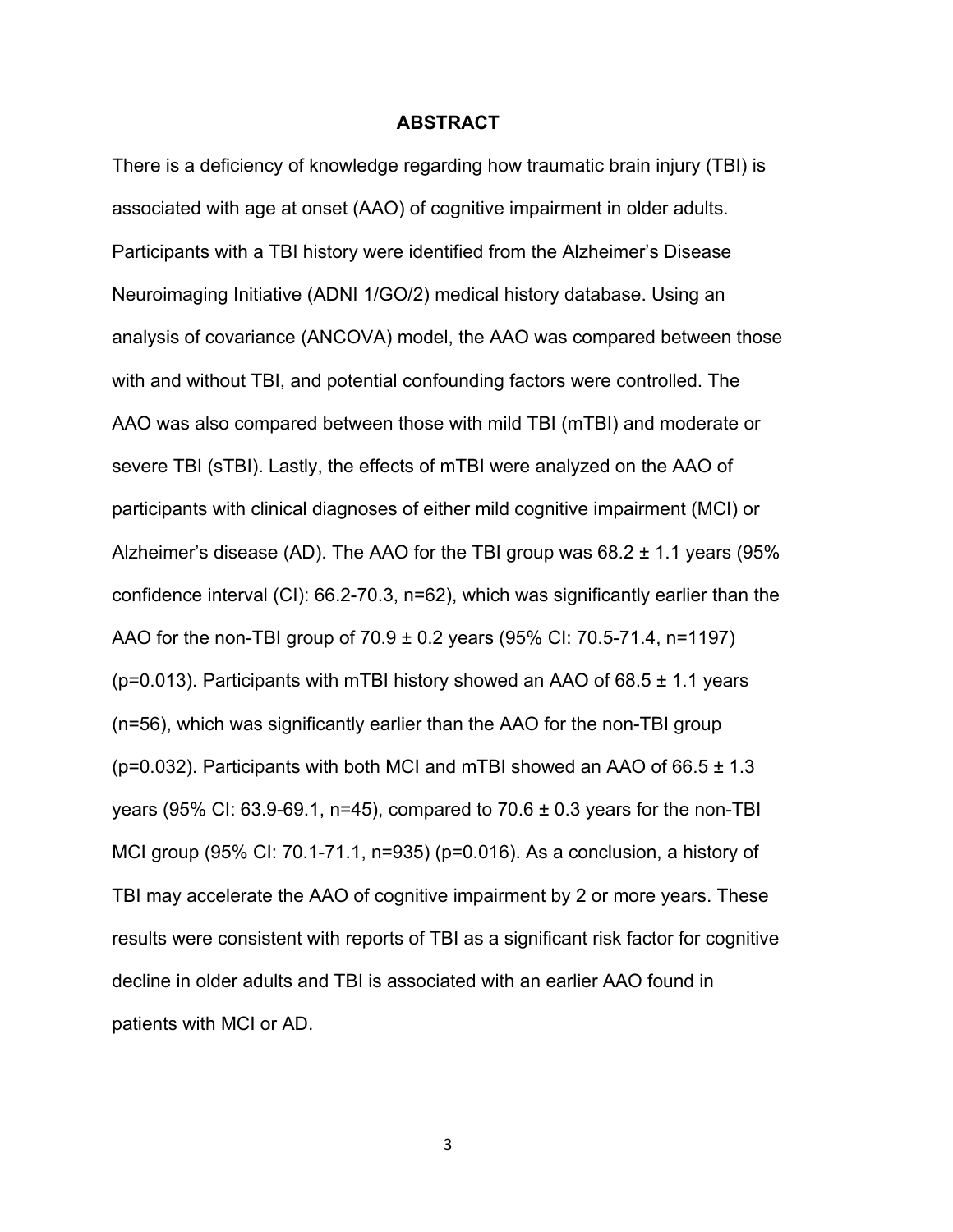## **Introduction**

Traumatic brain injury (TBI) has been studied as a risk factor associated with cognition deterioration for several decades [1]. However, the details of how TBI associates with onset of cognitive impairment is still unclear due to a number of factors such as varied criteria for defining TBI severity [2], as well as various types and severity of cognitive impairment. A history of TBI has been found to correlate with an elevated risk for developing cognitive impairment [3-7]. For example, a 5-year follow-up study found that TBI could increase the risk of developing dementia by 1.7 fold after adjusting for covariates [8]. The dementia associated with TBI could be either the Alzheimer's disease (AD) type or the non-AD type [2, 9, 10]. The TBI severity plays an important role for dementia development [2, 5, 11]. Moderate to severe TBI (sTBI) was confirmed as a risk factor for developing dementia [5, 12, 13]. Even mild TBI (mTBI) was shown as an independent significant risk factor for developing dementia with a hazard ratio between 1.6 and 3 [2, 14, 15]. In this study, we tested the hypothesis that a history of TBI and the severity of TBI are associated with the age at onset (AAO) of cognitive impairment in older adults. In addition, we assessed whether mTBI influences the AAO in patients with clinical diagnoses of cognitive impairment (mild cognitive impairment (MCI) versus or AD).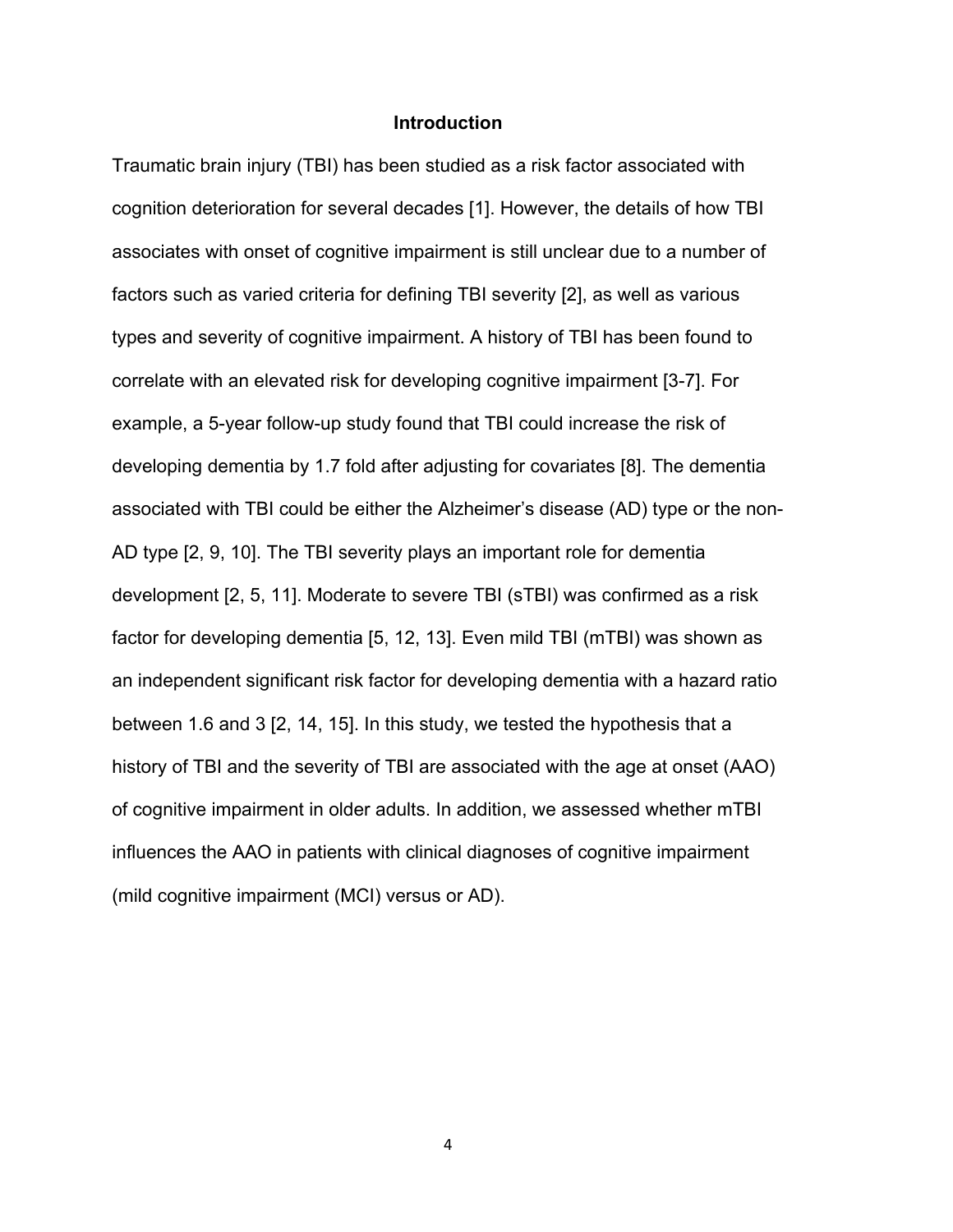#### **Methods**

# **Alzheimer's Disease Neuroimaging Initiative (ADNI)**

Data used in preparation of this article were obtained from the ADNI database (adni.loni.usc.edu). The ADNI was launched in 2003 and has been sponsored by the National Institute on Aging (NIA), the National Institute of Biomedical Imaging and Bioengineering (NIBIB), the Food and Drug Administration (FDA), private pharmaceutical companies and non-profit organizations. The primary goal of ADNI has been to test whether serial magnetic resonance imaging (MRI), positron emission tomography (PET), other biological markers, and clinical and neuropsychological assessment can be combined to measure the progression of MCI and early AD. ADNI is the result of efforts of many co-investigators from a broad range of academic institutions and private corporations, and subjects have been recruited from over 50 sites across the U.S. and Canada. The initial goal of ADNI was to recruit 800 subjects but ADNI has been followed by ADNI-GO and ADNI-2. To date these three protocols have recruited over 1500 adults, ages 55 to 90, to participate in the research, consisting of cognitively normal older individuals, people with early or late MCI, and people with early AD. The follow up duration of each group is specified in the protocols for ADNI-1, ADNI-2 and ADNI-GO. Subjects originally recruited for ADNI-1 and ADNI-GO had the option to be followed in ADNI-2. Further information can be found at http://www.adniinfo.org/ and in previous reports [16-21].

### **Selection of Participants with a TBI History**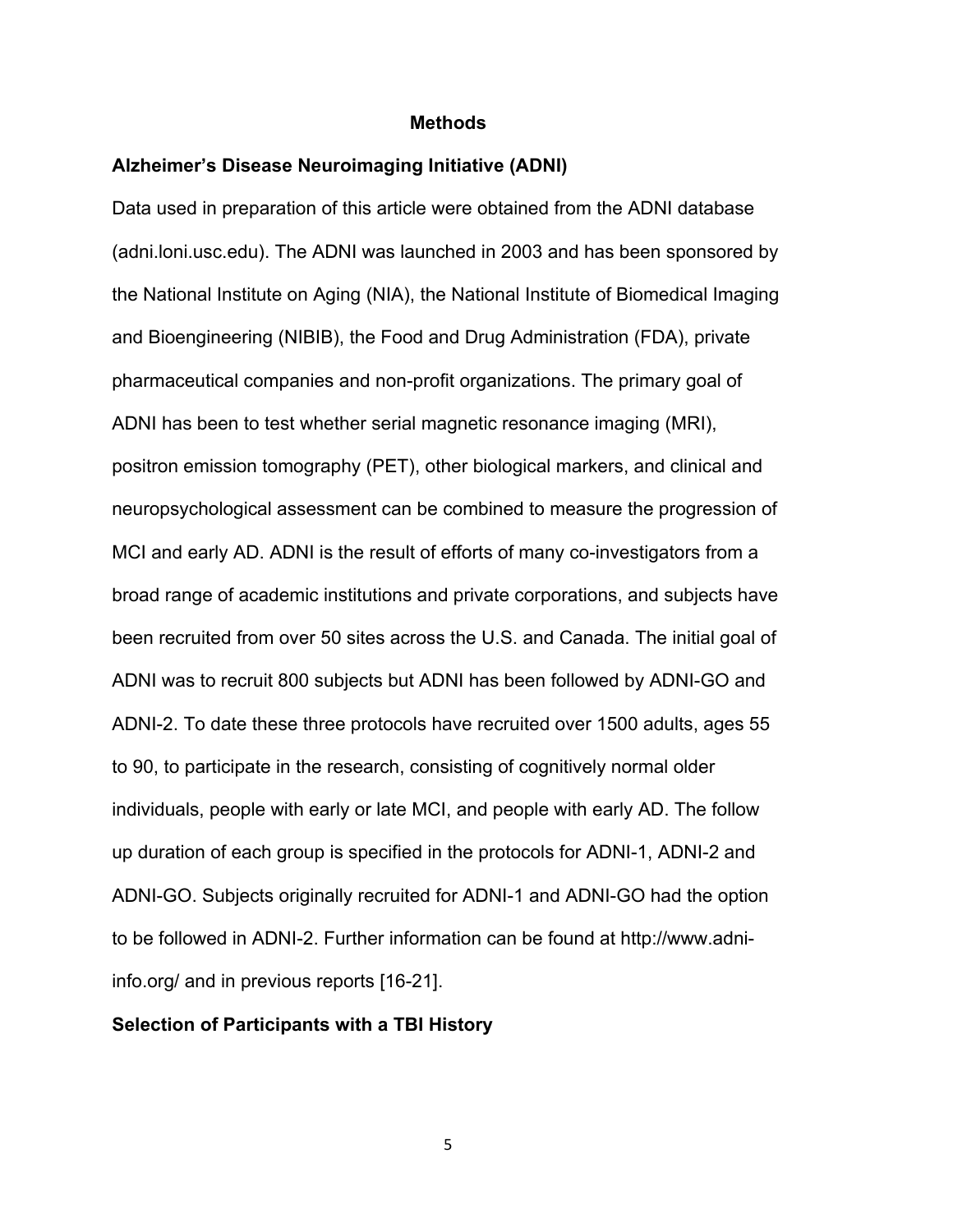Self-reported medical history data were collected from all participants at all ADNI clinical sites. Both participants and their study partners (informants) were the sources of the medical history information. We assessed all participants first for history of TBI, subsequently including only those with cognitive impairment (e.g. MCI and AD) in whom AAO was recorded. Therefore, the final sample included 81 participants with a history of TBI. Demographic and clinical information for the 81 participants with TBI history was summarized in Table 1. The age at injury of TBI showed a bimodal distribution and the average age at injury is  $35.4 \pm 24.8$ years old. According to the Mayo Clinic TBI standards [22], 8 of these 81 participants have a diagnosis of sTBI and 73 participants had mTBI.

### **Data Analyses**

AAO referred to the age at which a participant first reported cognition impairments for:

- a memory complaint reported by either participant or informant; and
- an objective memory loss measured by education adjusted scores on delayed recall of one paragraph from Wechsler Memory Scale Logical Memory II (between approximately 0.5 and 1.5 standard deviation below the mean of normal cognition); and
- a clinical dementia rating of 0.5 or more.

The AAO was the dependent variable in all analyses and results were presented in the format of mean  $\pm$  standard error. In total, 19 of the 81 participants with TBI history were recruited as healthy control participants and thus, did not have a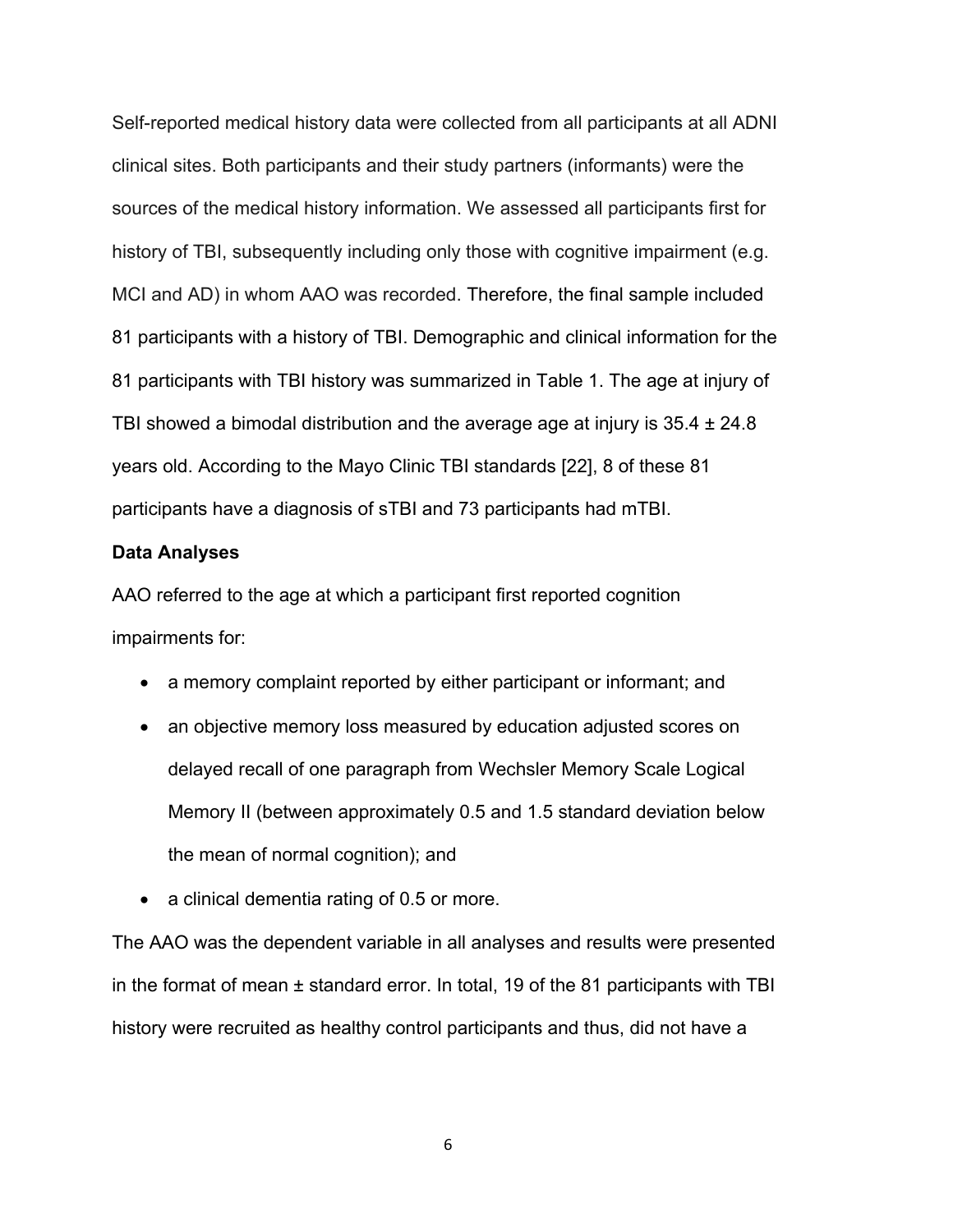reported AAO. Therefore, the final sample of participants with a reported AAO includes 1197 without a TBI history and 62 with a TBI history.

The following analyses were completed using SPSS version 22.0. First, the AAO was compared between the TBI and the non-TBI groups by one-way univariate ANCOVA analysis with gender, years of education,  $APOE \epsilon 4$  carrier status  $(+/-)$ , and baseline diagnosis group as covariates. Then, the AAO was compared among non-TBI (n=1192), mTBI (n=62), and sTBI (n=6) using a one-way univariate ANCOVA analysis covaried for gender, years of education, APOE  $\varepsilon$ 4 carrier status (+/-), and baseline diagnosis group. Lastly, the effects of mTBI on AAO were studied in participants with either AD or MCI using a two-way ANCOVA model (cognition diagnosis by TBI status) with controlling for gender, years of education, and *APOE*  $\varepsilon$ 4 carrier status (+/-). The Bonferroni test was used for post-hoc comparisons between subgroups. The significance level of p value < 0.05 was set for all analyses, and all graphs were created by using Sigmaplot version 10.0.

### **Results**

#### **An earlier AAO of cognitive impairment is associated with a TBI history**

The AAO of cognitive impairment was compared between participants with TBI (TBI) or without TBI (non-TBI). The TBI group (n=62) had a significantly earlier AAO of 68.2 ± 1.1 years (95% confidence interval (CI): 66.2-70.3, n=62) than the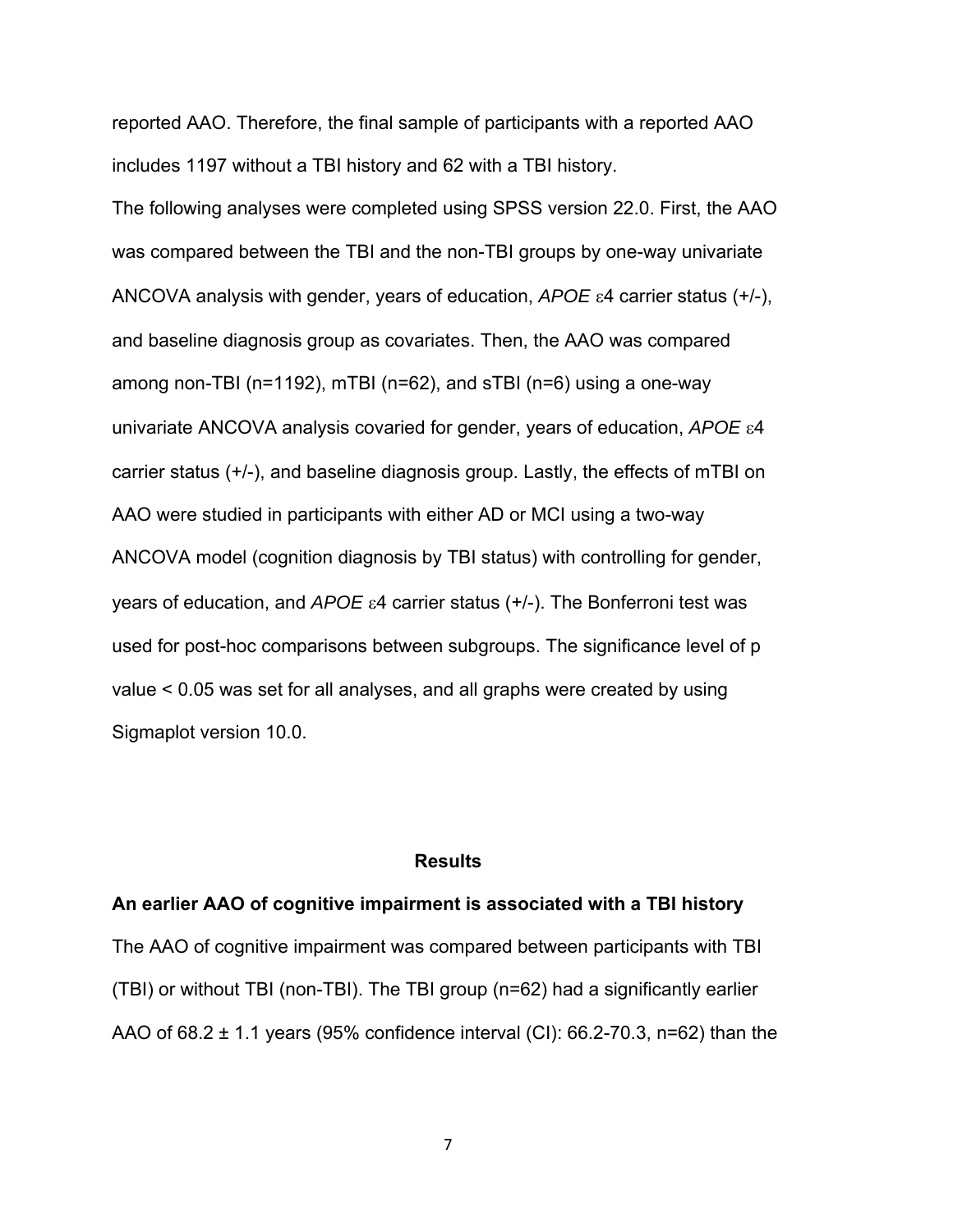non-TBI group (AAO: 70.9 ± 0.2 years; 95% CI: 70.5-71.4; n=1197; p=0.013) (Fig1 and Table 2).

**mTBI but not sTBI is related to an earlier AAO of cognitive impairment**  Then the effects of TBI severity were investigated by comparing the AAOs among participants without TBI (none), with mTBI, or with sTBI. The AAO for non-TBI group was 70.9 ± 0.2 years (95% CI: 70.5-71.4; n=1197) and the AAO was 68.5 ± 1.1 years for mTBI group (95% CI: 66.3-70.7; n=56). For the sTBI group, the AAO was  $66.0 \pm 3.4$  years (95% CI: 59.3-72.6, n=6). The more severe the TBI, the earlier an AAO was observed for the participants with a TBI history, although only non-TBI group and the mTBI group have significantly different AAOs (p=0.032) (Fig2 and Table 2).

## **mTBI is associated with an earlier AAO in participants with MCI**

Based on having mTBI or not, participants with cognitive impairment (MCI or AD) were divided into four subgroups: MCI, MCI + mTBI, AD and AD + mTBI. The AAOs for these four groups were as follows:  $70.6 \pm 0.3$  years for the MCI group (95% CI: 70.1-71.1, n=935);  $66.5 \pm 1.3$  years for the mTBI + MCI group (95% CI: 63.1-69.1, n=45); 72.3 ± 0.6 years for the AD group (95% CI: 71.1-73.5, n=193); and  $70.2 \pm 2.6$  years for the mTBI + AD group (95% CI: 65.1-75.3, n=10). The participants with both MCI and mTBI history showed a significantly earlier AAO than the MCI group of approximately 4 years (p=0.016). Participants with both AD and mTBI history had an earlier AAO (< 2 years) than the AD group. However, the difference was not statistically significant (Fig3 and Table 2).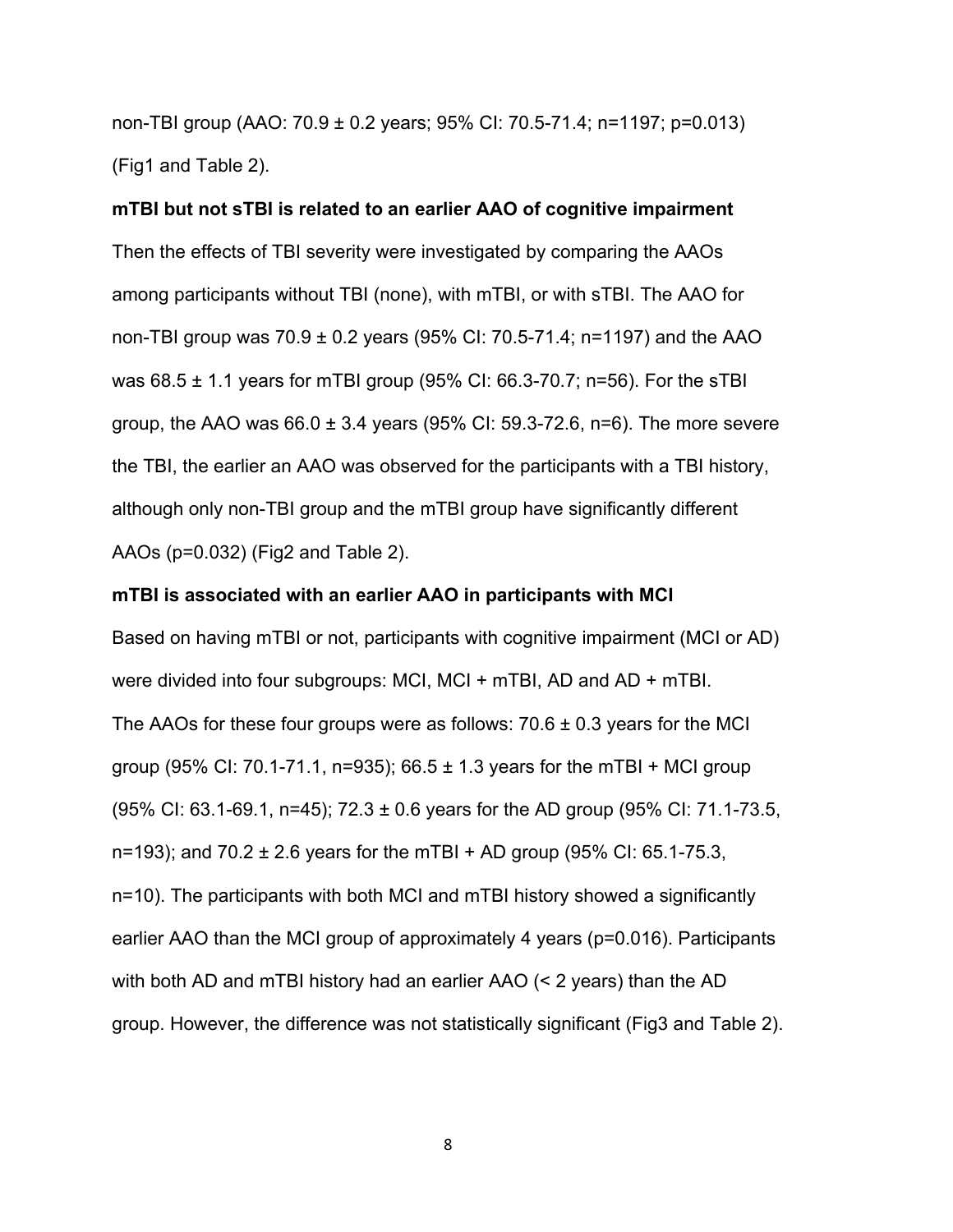## **Discussion**

Previous studies have shown that TBI is an important risk factor for developing either AD or non-AD type dementia [2, 9, 10]. There has been less research quantifying how TBI or severity of TBI is associated with the AAO of cognitive impairment [11]. In our retrospective study, participants with a TBI history had an accelerated AAO of cognitive impairment. In considering possible mechanisms of impact on onset of cognitive decline, we note that in humans, axons damaged by TBI have been shown to serve as a large reservoir of amyloid-beta, which may explain the observed amyloid plaques found in the brains of TBI subjects [23]. In a rat model, the overexpression of amyloid-beta precursor protein (APP) was also observed following TBI [24]. Since the presence of amyloid-beta plaques is a key feature of AD, these data indirectly support TBI as a risk factor for associating with cognition deterioration as well as an earlier AAO than in older adults without a TBI history.

Although the sTBI group shows a trend of having an earlier AAO than the mTBI group, the present study did not have sufficient power to test the difference. The sample size for the sTBI group is small due to the enrollent criteria for the ADNI. Participants with a history of significant head trauma followed by persistent neurologic deficits or known structural brain abnormalities were excluded from the ADNI (see exclusion criteria in the protocols for the ADNI 1/GO/2). An underlying mechanism for developing cognitive impairments from mTBI was suggested by findings that white matter abnormalities from symptomatic mTBI patients show a similar distribution pattern as in early AD type dementia [25]. By contrast, severe TBIs can initiate AD-type pathological processes as an acute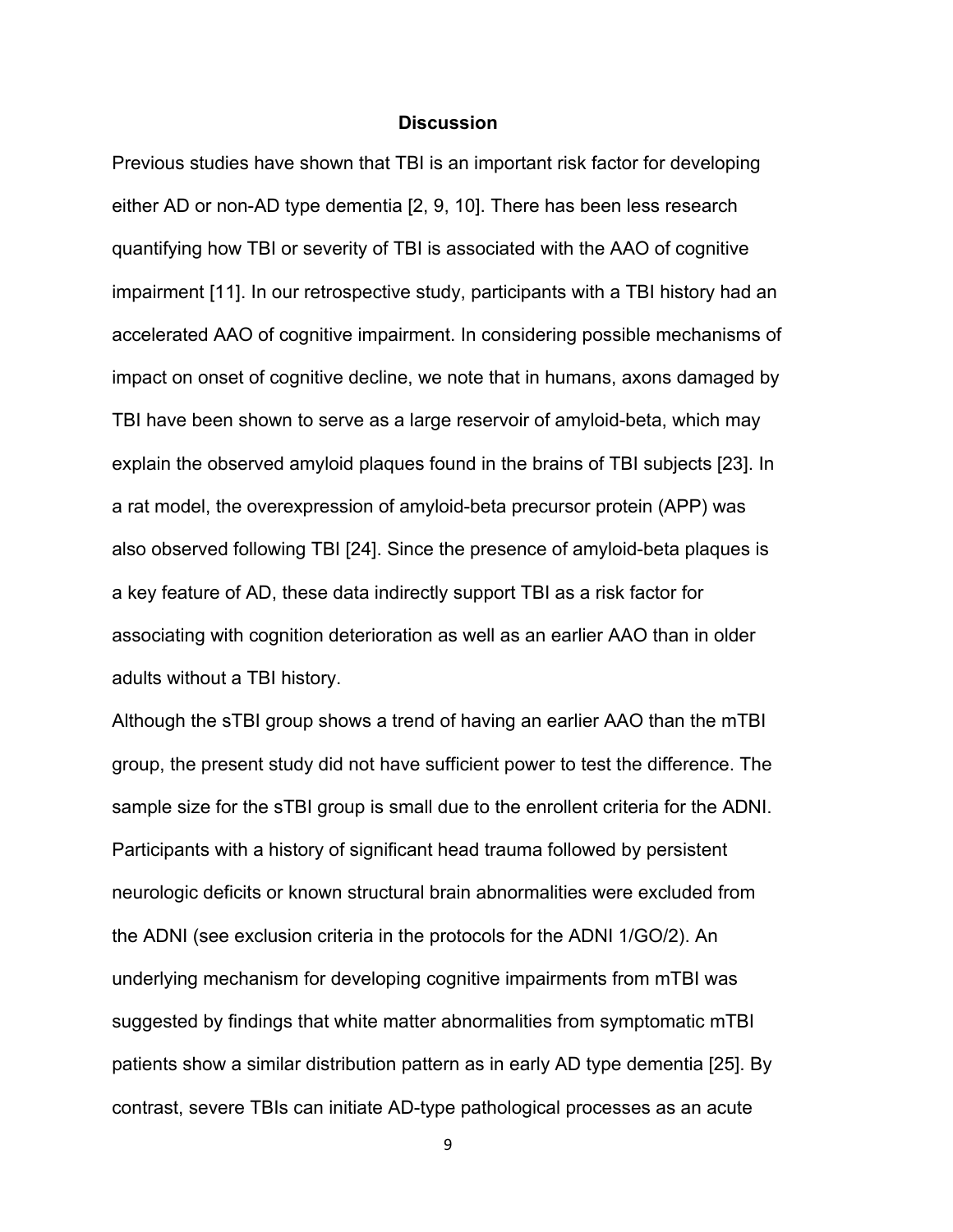phase response to TBI by overexpressing APP and leading to amyloid-beta plaque deposition [26]. Both mTBI and sTBI appeared to influence onset of cognitive decline, although the difference between AAOs based on TBI severity was not significant in this study.

Although some symptoms from mTBI can be resolved within a few months postinjury [1], a history of mTBI was shown to be associated with a significantly earlier AAO of cognitive impairment by more than 4 years in patients with a cognition diagnosis of MCI. The mTBI has a smaller non-significant effect (less than 2 years) on the AAO of cognitive impairment observed in patients with a diagnosis of AD.

Our findings have important implications for clinical diagnosis and prognosis, as well as for applying therapeutic interventions to decrease the likelihood of developing cognition impairments after TBI. As for any retrospective study, one limitation for this study comes from the possible recall bias for either TBI history or cognitive symptoms, which were reported by the participants. The second limitation is that the effects of mTBI on AAO were only studied in patients with either MCI or AD. Individuals with TBI could have different etiologies for cognitive impairment other than AD or chronic traumatic encephalopathy (CTE) [27]. For example, frontotemporal dementia is seen more often in those with TBI than in those without a TBI history [28, 29]. However, the manner by which TBI affects risk for other types of dementia or cognitive impairment is beyond the scope of this study because it was performed in an MCI/AD cohort. In addition, this study did not control for other possible confounding factors that might affect the AAO of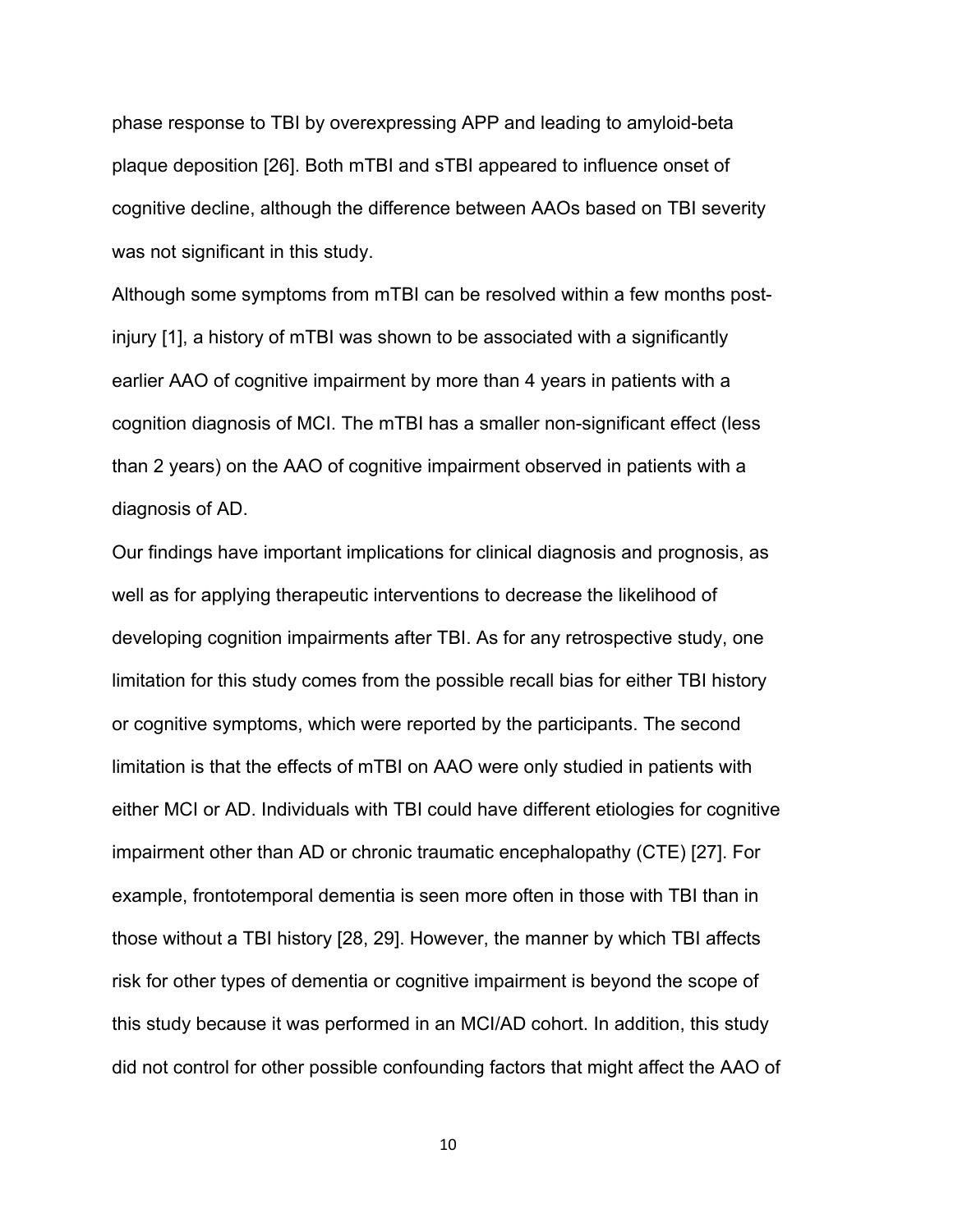cognitive impairment as well such as alcoholism, hypertension, stroke and type 2 diabetes mellitus [30-33].

Our study demonstrated TBI as a risk factor associated with an earlier AAO of cognitive impairment. Even a history of mTBI was shown to significantly accelerate the AAO of cognitive impairment. Lastly, mTBI was shown to acclerate the AAO in patients with MCI. The cognitive symptoms seen in people with a TBI history may be associated with a common sequelae of head injury: namely depression [7, 34], which was not investigated further in the current study. The quantification information regarding how TBI assoicates with an earlier AAO of cognitive impairment may be useful for clinicans to make a more accurate prognosis or take appropriate preventative or therapeutic measures for TBI patients. The roles of moderate or severe TBIs on cogntion impairments are worthy to be studied with a larger sample in the future. Finally, the observed association between TBI and AAO of cognitive impairment need further confirmation by studies investigating biomarker changes and studies assesssing pathological changes at autopsy.

#### **Conflict of Interest Statement**

On behalf of all authors, the corresponding author states that there is no conflict of interest.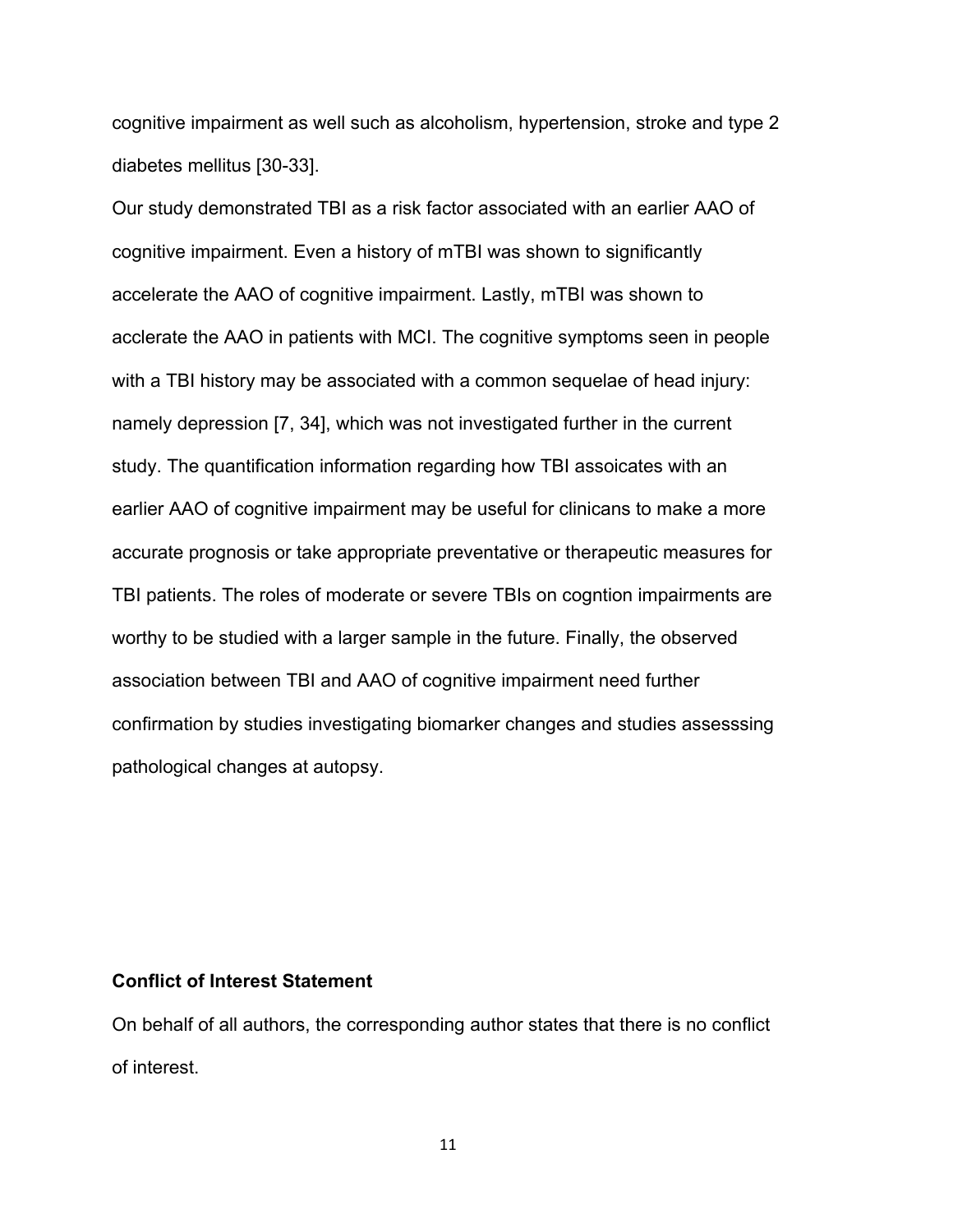### **References**

1. Levin HS, Mattis S, Ruff RM, Eisenberg HM, Marshall LF, Tabaddor K, High WM Jr, Frankowski RF (1987) Neurobehavioral outcome following minor head injury: a three-center study. J Neurosurg 66:234-243.

2. Nordström P, Michaëlsson K, Gustafson Y, Nordström A (2014) Traumatic brain injury and young onset dementia: a nationwide cohort study. Ann Neurol 75:374-381.

3. Rapoport M, Wolf U, Herrmann N, Kiss A, Shammi P, Reis M, Phillips A, Feinstein A (2008) Traumatic brain injury, Apolipoprotein E-epsilon4, and cognition in older adults: a two-year longitudinal study. J Neuropsychiatry Clin Neurosci 20:68-73.

4. Dams-O'Connor K, Gibbons LE, Bowen JD, McCurry SM, Larson EB, Crane PK (2013) Risk for late-life re-injury, dementia and death among individuals with traumatic brain injury: a population-based study. J Neurol Neurosurg Psychiatry 84:177-182.

5. Gardner RC, Burke JF, Nettiksimmons J, Kaup A, Barnes DE, Yaffe K (2014) Dementia risk after traumatic brain injury vs nonbrain trauma: the role of age and severity. JAMA Neurol 71:1490-1497.

6. Almeida OP, Hankey GJ, Yeap BB, Golledge J, Flicker L (2015) Prevalence, associated factors, mood and cognitive outcomes of traumatic brain injury in later life: the health in men study (HIMS). Int J Geriatr Psychiatry. doi:

10.1002/gps.4276.

7. Perry DC, Sturm VE, Peterson MJ, Pieper CF, Bullock T, Boeve BF, Miller BL,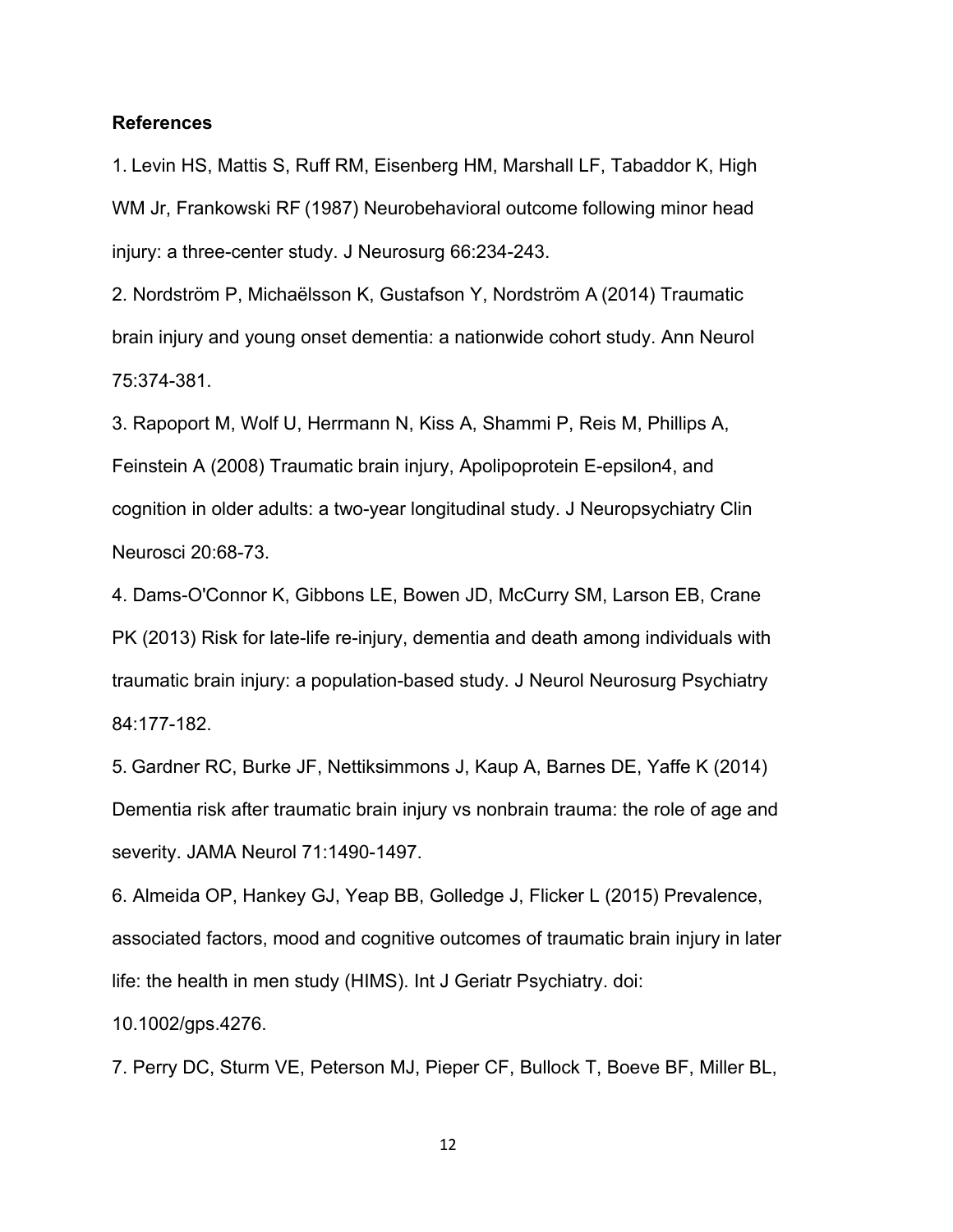Guskiewicz KM, Berger MS, Kramer JH, Welsh-Bohmer KA (2016) Association of traumatic brain injury with subsequent neurological and psychiatric disease: a meta-analysis. J Neurosurg 124:511-526.

8. Wang HK, Lin SH, Sung PS, Wu MH, Hung KW, Wang LC, Huang CY, Lu K, Chen HJ, Tsai KJ (2012) Population based study on patients with traumatic brain injury suggests increased risk of dementia. J Neurol Neurosurg Psychiatry 83:1080-1085.

9. Guo Z, Cupples LA, Kurz A, Auerbach SH, Volicer L, Chui H, Green RC, Sadovnick AD, Duara R, DeCarli C, Johnson K, Go RC, Growdon JH, Haines JL, Kukull WA, Farrer LA (2000) Head injury and the risk of AD in the MIRAGE study. Neurology 54:1316-1323.

10. Himanen L, Portin R, Isoniemi H, Helenius H, Kurki T, Tenovuo O (2006) Longitudinal cognitive changes in traumatic brain injury: a 30-year follow-up study. Neurology 66:187-192.

11. Schofield PW, Tang M, Marder K, Bell K, Dooneief G, Chun M, Sano M, Stern Y, Mayeux R (1997) Alzheimer's disease after remote head injury: an incidence study. J Neurol Neurosurg Psychiatry 62:119-124.

12. Jellinger KA, Paulus W, Wrocklage C, Litvan I (2001) Traumatic brain injury as a risk factor for Alzheimer's disease. Comparison of two retrospective autopsy cohorts with evaluation of ApoE genotype. BMC Neurol. Epub 2001 Dec 18.

13. Luukinen H, Viramo P, Herala M, Kervinen K, Kesäniemi YA, Savola O,

Winqvist S, Jokelainen J, Hillbom M (2005) Fall-related brain injuries and the risk of dementia in elderly people: a population based study. Eur J Neurol 12:86-92.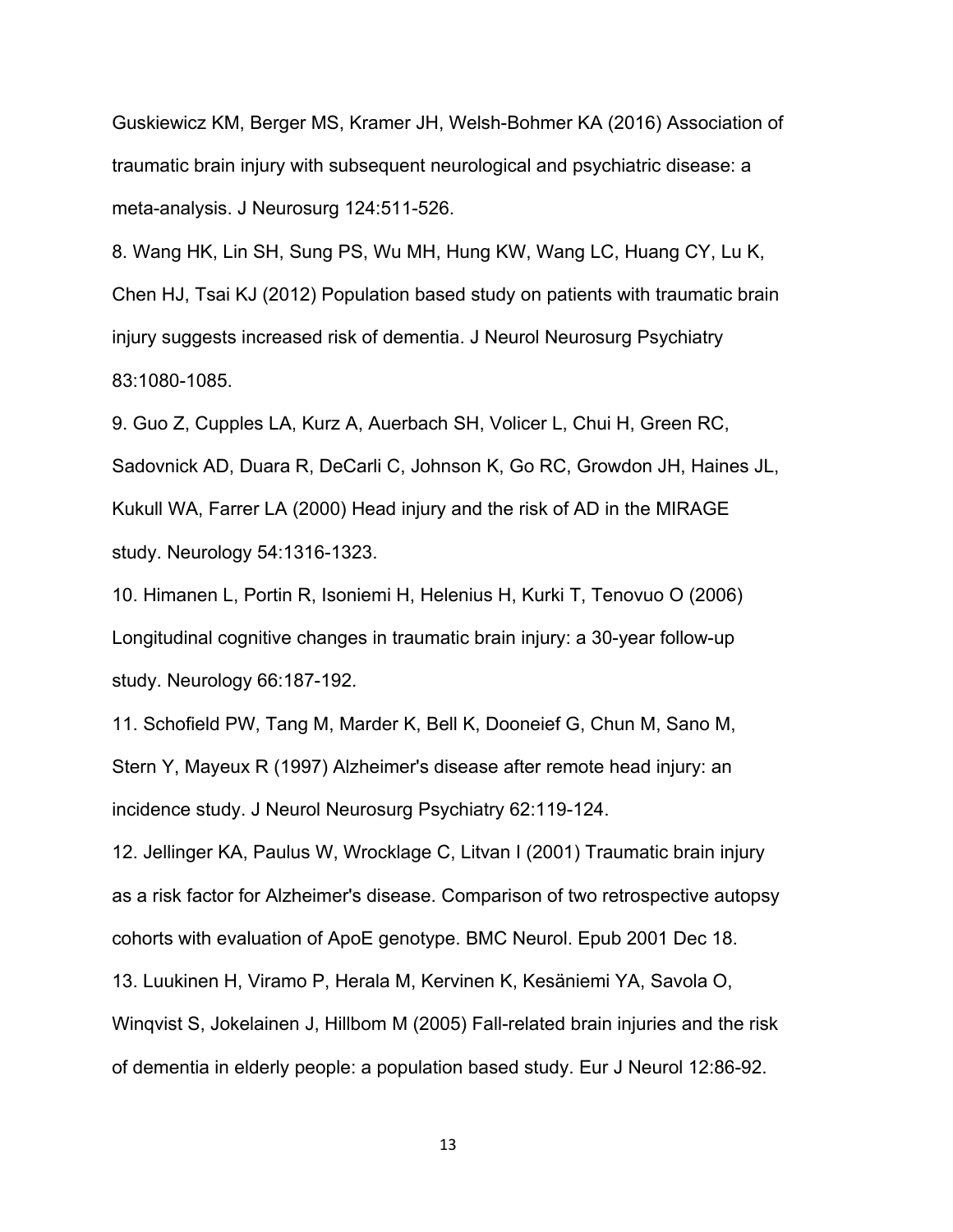14. Lee YK, Hou SW, Lee CC, Hsu CY, Huang YS, Su YC (2013) Increased risk of dementia in patients with mild traumatic brain injury: a nationwide cohort study. PLoS One 8:e62422.

15. Barnes DE, Kaup A, Kirby KA, Byers AL, Diaz-Arrastia R, Yaffe K (2014) Traumatic brain injury and risk of dementia in older veterans. Neurology 83:312- 319.

16. Jack CR Jr, Bernstein MA, Borowski BJ, Gunter JL, Fox NC, Thompson PM, Schuff N, Krueger G, Killiany RJ, Decarli CS, Dale AM, Carmichael OW, Tosun D, Weiner MW (2010) Update on the magnetic resonance imaging core of the Alzheimer's disease neuroimaging initiative. Alzheimers Dement 6:212-220. 17. Jagust WJ, Bandy D, Chen K, Foster NL, Landau SM, Mathis CA, Price JC, Reiman EM, Skovronsky D, Koeppe RA (2010) The Alzheimer's Disease Neuroimaging Initiative positron emission tomography core. Alzheimers Dement

6:221-229.

18. Petersen RC, Aisen PS, Beckett LA, Donohue MC, Gamst AC, Harvey DJ, Jack CR Jr, Jagust WJ, Shaw LM, Toga AW, Trojanowski JQ, Weiner MW (2010) Alzheimer's Disease Neuroimaging Initiative (ADNI): clinical characterization. Neurology 74:201-209.

19. Saykin AJ, Shen L, Foroud TM, Potkin SG, Swaminathan S, Kim S, Risacher SL, Nho K, Huentelman MJ, Craig DW, Thompson PM, Stein JL, Moore JH, Farrer LA, Green RC, Bertram L, Jack CR Jr, Weiner MW (2010) Alzheimer's Disease Neuroimaging Initiative biomarkers as quantitative phenotypes: genetics core aims, progress, and plans. Alzheimers Dement 6:265-273.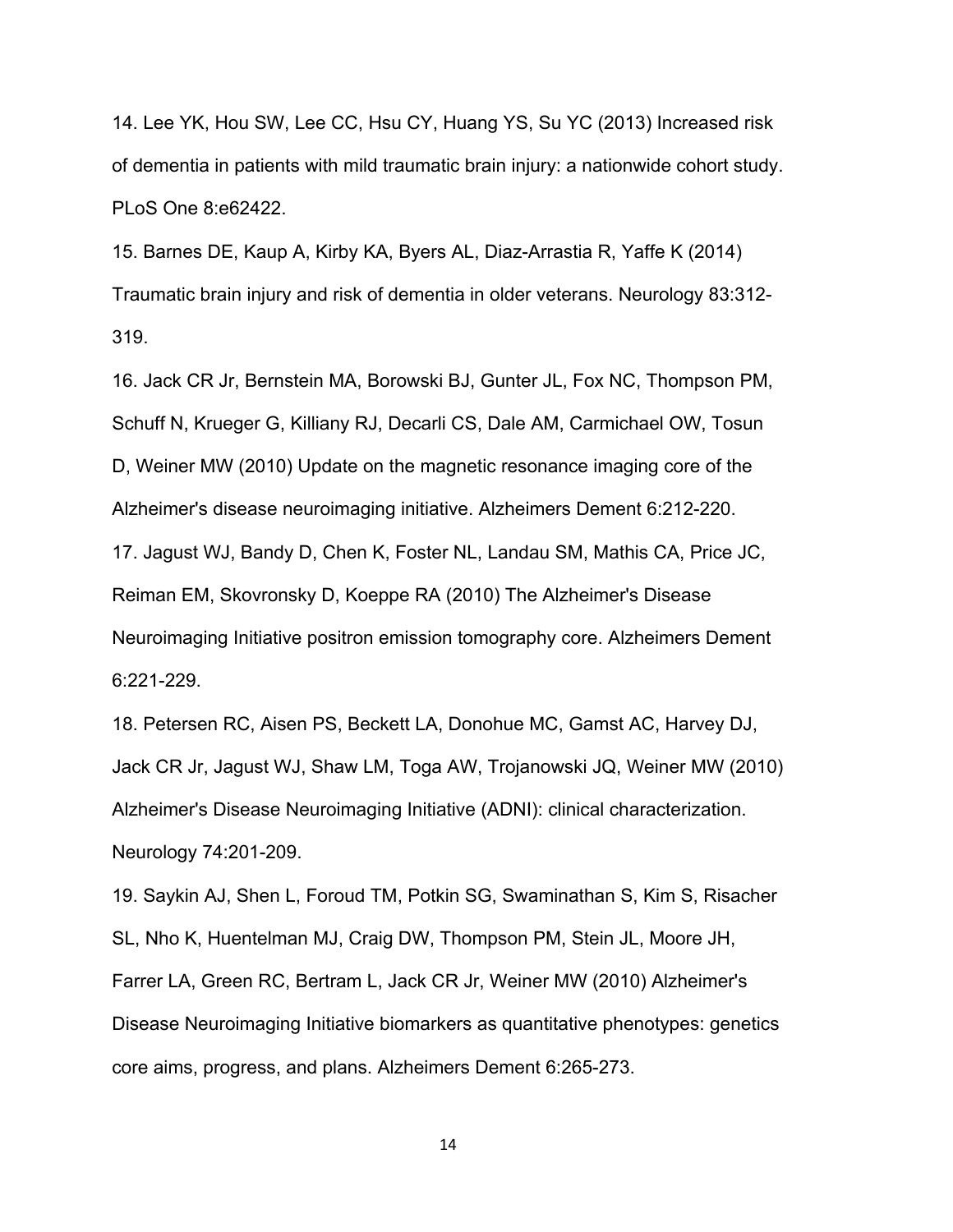20. Trojanowski JQ, Vandeerstichele H, Korecka M, Clark CM, Aisen PS, Petersen RC, Blennow K, Soares H, Simon A, Lewczuk P, Dean R, Siemers E, Potter WZ, Weiner MW, Jack CR Jr, Jagust W, Toga AW, Lee VM, Shaw LM (2010) Update on the biomarker core of the Alzheimer's Disease Neuroimaging Initiative subjects. Alzheimers Dement 6:230-238.

21. Weiner MW, Aisen PS, Jack CR Jr, Jagust WJ, Trojanowski JQ, Shaw L, Saykin AJ, Morris JC, Cairns N, Beckett LA, Toga A, Green R, Walter S, Soares H, Snyder P, Siemers E, Potter W, Cole PE, Schmidt M (2010) The Alzheimer's disease neuroimaging initiative: progress report and future plans. Alzheimers Dement 6:202-211.e7

22. Brown AW, Moessner AM, Mandrekar J, Diehl NN, Leibson CL, Malec JF (2011) A survey of very-long-term outcomes after traumatic brain injury among members of a population-based incident cohort. J Neurotrauma 28:167-176. 23. Smith DH, Chen XH, Iwata A, Graham DI (2003) Amyloid beta accumulation in axons after traumatic brain injury in humans. J Neurosurg 98:1072-1077. 24. Itoh T, Satou T, Nishida S, Tsubaki M, Hashimoto S, Ito H (2009) Expression of amyloid precursor protein after rat traumatic brain injury. Neurol Res 31:103- 109.

25. Fakhran S, Yaeger K, Alhilali L (2013) Symptomatic white matter changes in mild traumatic brain injury resemble pathologic features of early Alzheimer dementia. Radiology 269:249-257.

26. Roberts GW, Gentleman SM, Lynch A, Murray L, Landon M, Graham DI (1994) Beta amyloid protein deposition in the brain after severe head injury: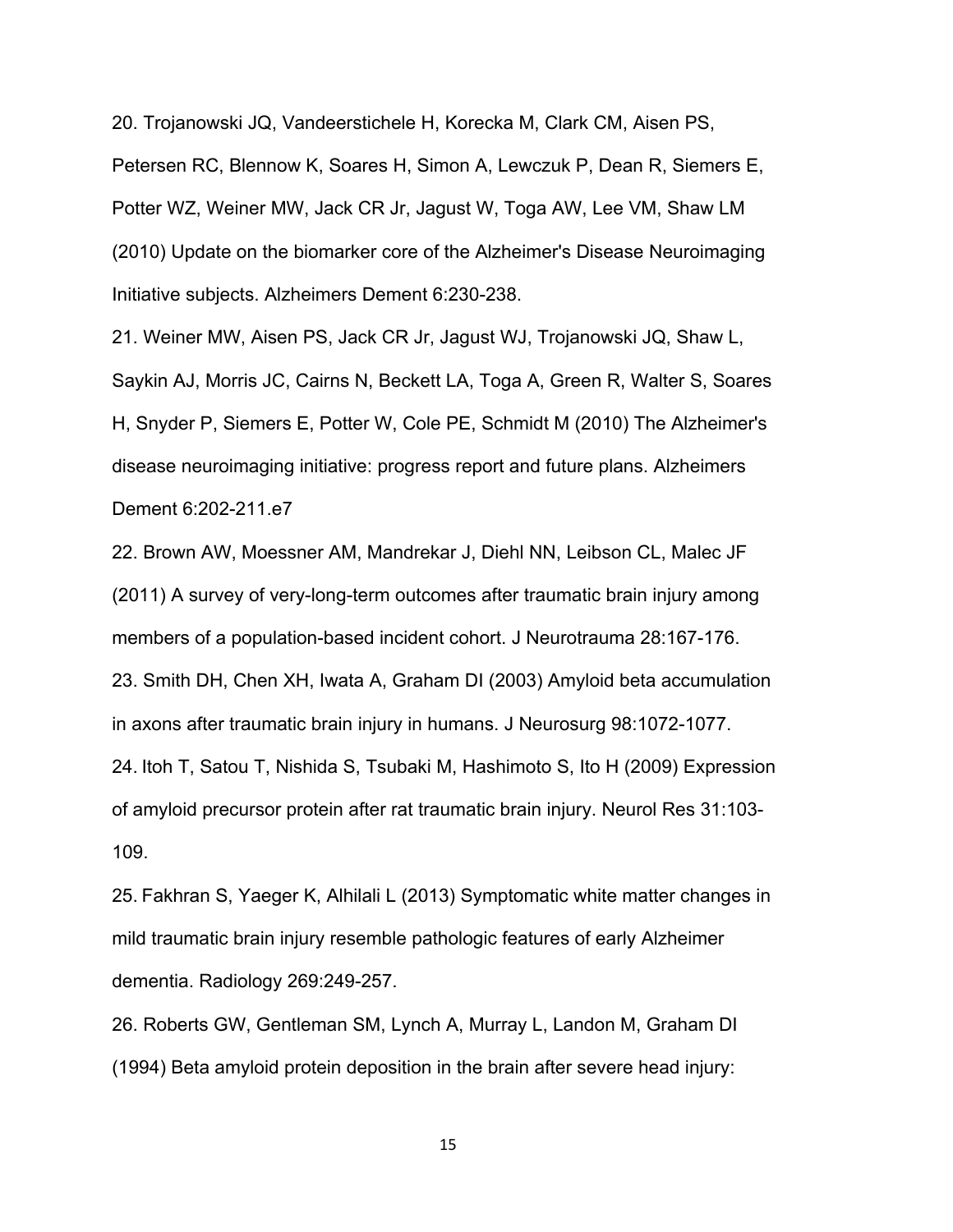implications for pathogenesis of Alzheimer's disease. J. Neurol. Neurosurg Psychiatry 57:419-425.

27. Sayed N, Culver C, Dams-O'Connor K, Hammond F, Diaz-Arrastia R (2013) Clinical phenotype of dementia after traumatic brain injury. J Neurotrauma 30:1117-1122.

28. Deutsch MB, Mendez MF, Teng E (2015) Interactions between traumatic brain injury and frontotemporal degeneration. Dement Geriatr Cogn Disord 39:143-53.

29. Wang HK, Lee YC, Huang CY, Liliang PC, Lu K, Chen HJ, Li YC, Tsai KJ (2015) Traumatic brain injury causes frontotemporal dementia and TDP-43 proteolysis. Neuroscience 300:94-103.

30. Pishkin V, Lovallo WR, Bourne LE Jr (1985) Chronic alcoholism in males: cognitive deficit as a function of age of onset, age, and duration. Alcohol Clin Exp Res 9:400-406.

31. Bruce DG, Harrington N, Davis WA, Davis TM (2001) Dementia and its associations in type 2 diabetes mellitus: the Fremantle Diabetes Study. Diabetes Res Clin Pract 53:165-172.

32. Kloppenborg RP, van den Berg E, Kappelle LJ, Biessels GJ (2008) Diabetes and other vascular risk factors for dementia: which factor matters most? A systematic review. Eur J Pharmacol 585:97-108.

33. Cheng PY, Sy HN, Wu SL, Wang WF, Chen YY (2012) Newly diagnosed type 2 diabetes and risk of dementia: a population-based 7-year follow-up study in Taiwan. J Diabetes Complications 26:382-387.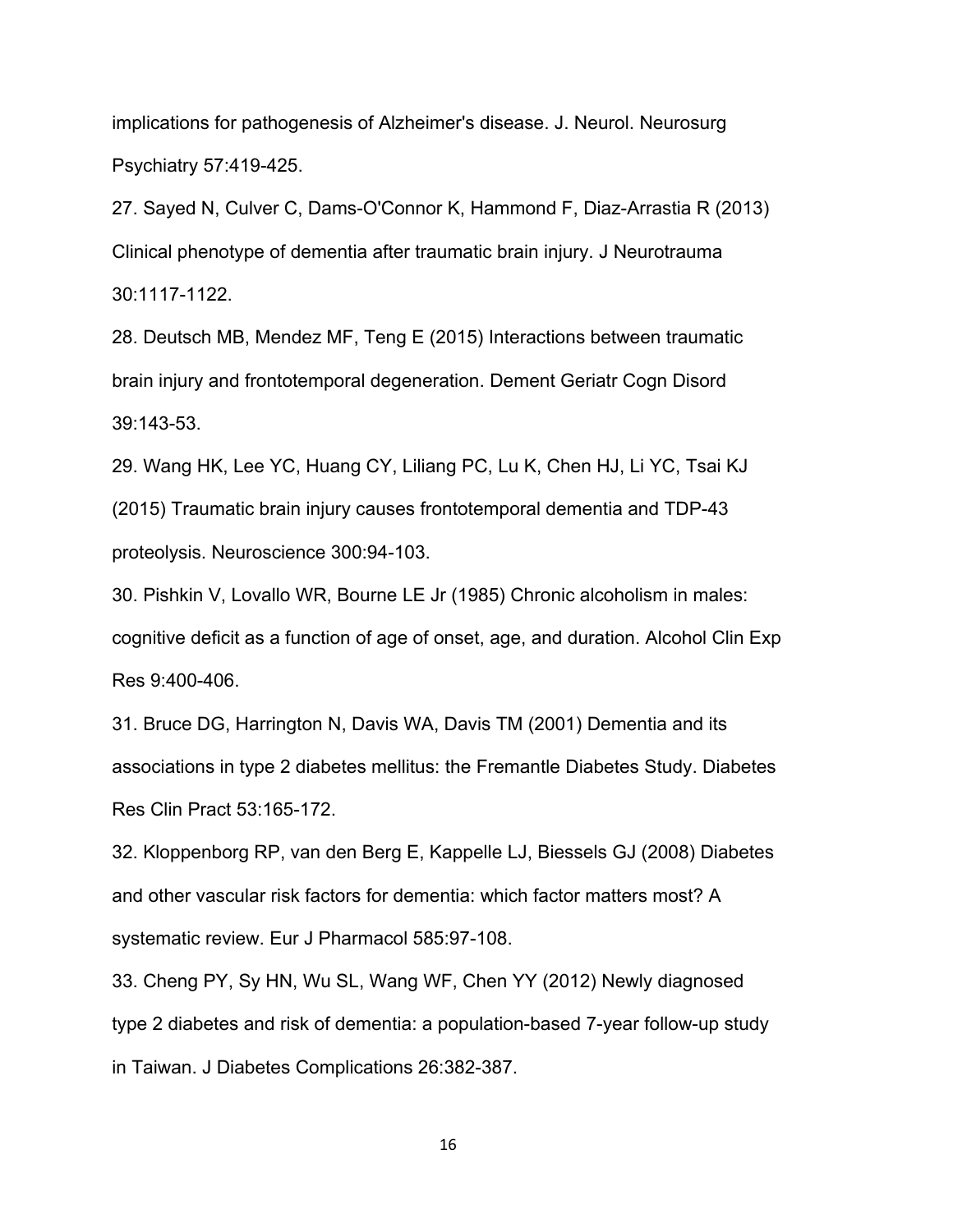34. Rapoport MJ, McCullagh S, Shammi P, Feinstein A (2005) Cognitive impairment associated with major depression following mild and moderate traumatic brain injury. J Neuropsychiatry Clin Neurosci 17:61-65.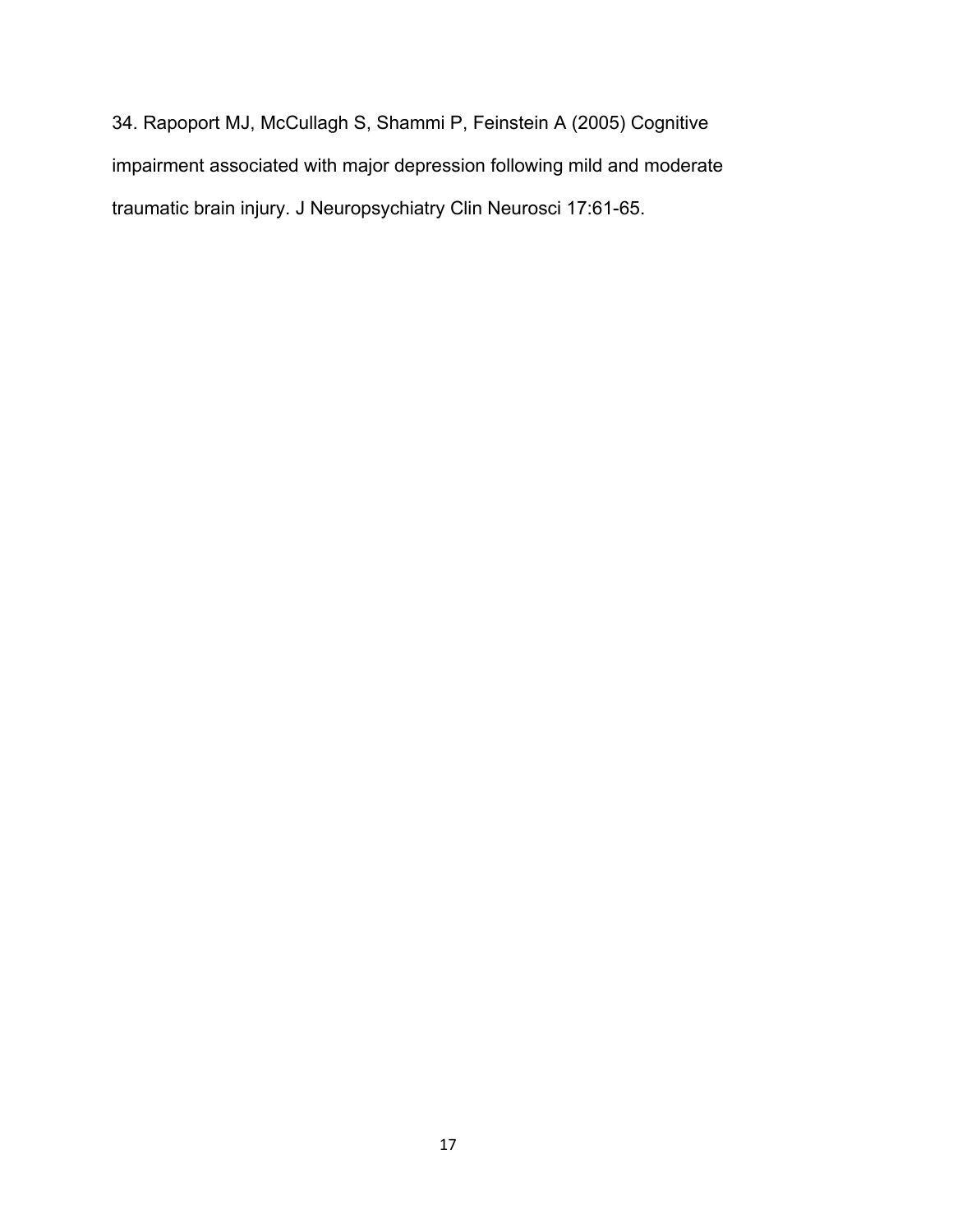**Fig1**. An earlier AAO was found in participants with a TBI history.

The AAOs were compared between participants with and without (none) a TBI history. AAO: age at onset; None: participants without TBI; TBI: participants with a history of traumatic brain injury

**Fig2**. The AAO varied with changes in the severity of TBI.

The AAOs were compared among three groups of participants (none, mTBI, and sTBI). AAO: age at onset; None: participants without TBI; mTBI: mild TBI; TBI: moderate or severe TBI

**Fig3**. mTBI was associated with an earlier AAO in participants with MCI.

The effects of mTBI on AAO were studied among participants with cognitive symptoms (MCI or AD). The participants were divided into four subgroups (MCI, MCI + mTBI, AD and AD + mTBI). AAO: age at onset; MCI: mild cognitive impairment; mTBI: mild TBI; AD: Alzheimer's disease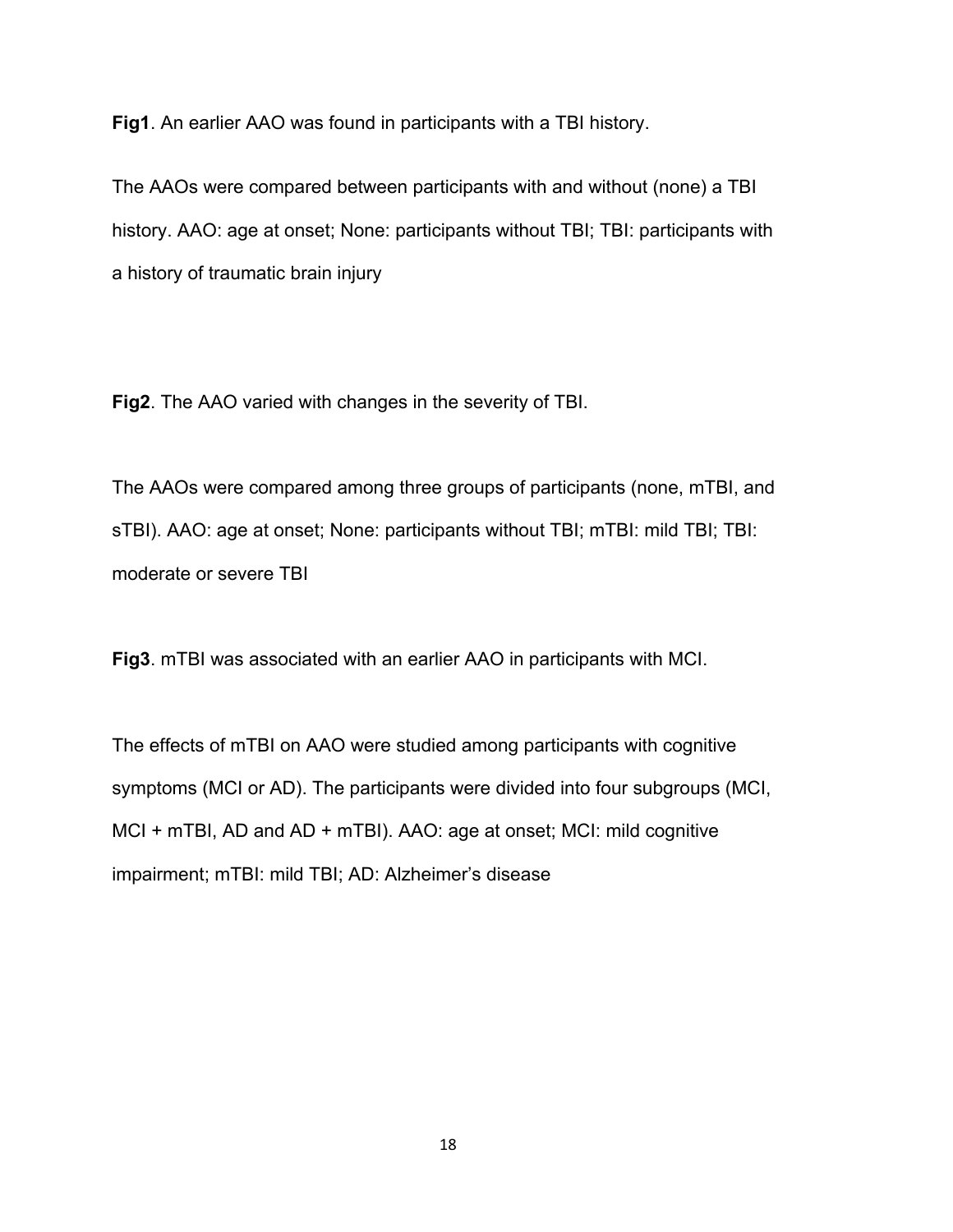





**Figure 2.** 



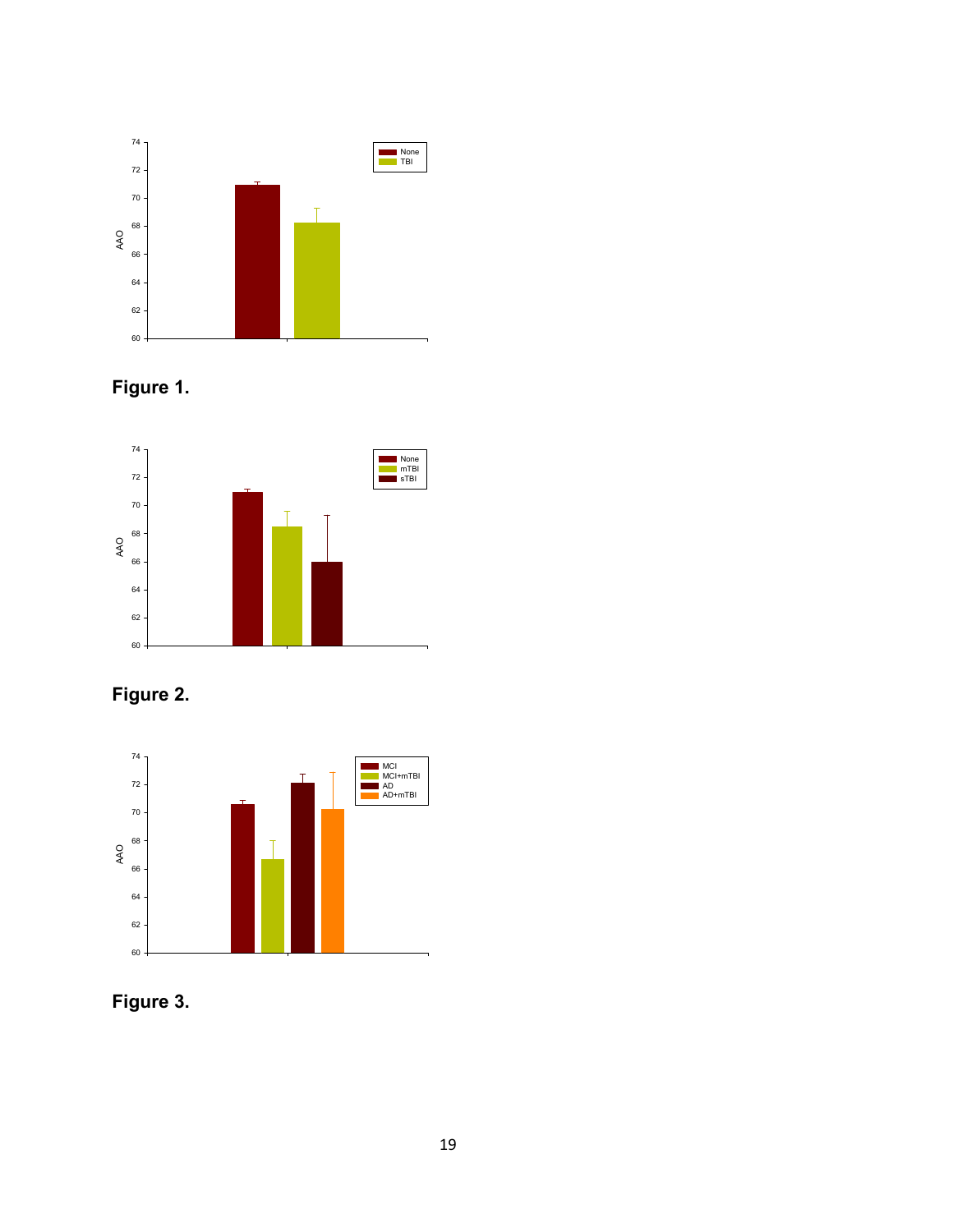Table1. Demographic and clinical information was shown for the ADNI

participants.

| Participant group                     | TBI (n=81)      | Non-TBI (n=1197)  |
|---------------------------------------|-----------------|-------------------|
| Gender (male: female)                 | 58 (71.6%): 23  | 677 (56.56%): 520 |
|                                       | $(28.4\%)$      | $(43.44\%)$       |
| Education (mean $\pm$ SD)             | $16 \pm 3$      | $16 \pm 3$        |
| MCI: AD (baseline                     | 45 (81.82%): 10 | 935 (82.89%): 193 |
| diagnosis group)                      | (18.18%)        | $(17.11\%)$       |
| APOE $\varepsilon$ 4 genotype $(+/-)$ | 37 (45.68%): 44 | 646 (53.97%): 551 |
|                                       | (54.32%)        | (46.03%)          |
| <b>MMSE Total Score</b>               | $27.3 \pm 2.8$  | $26.5 \pm 2.7$    |

No significant difference was found between the TBI and non-TBI groups for any of the variables. TBI: traumatic brain injury; mean ± SD: mean ± standard deviation; MCI: mild cognitive impairment; AD: Alzheimer's disease; *APOE* 4: Apolipoprotein epsilon 4; MMSE: mini-mental status examination